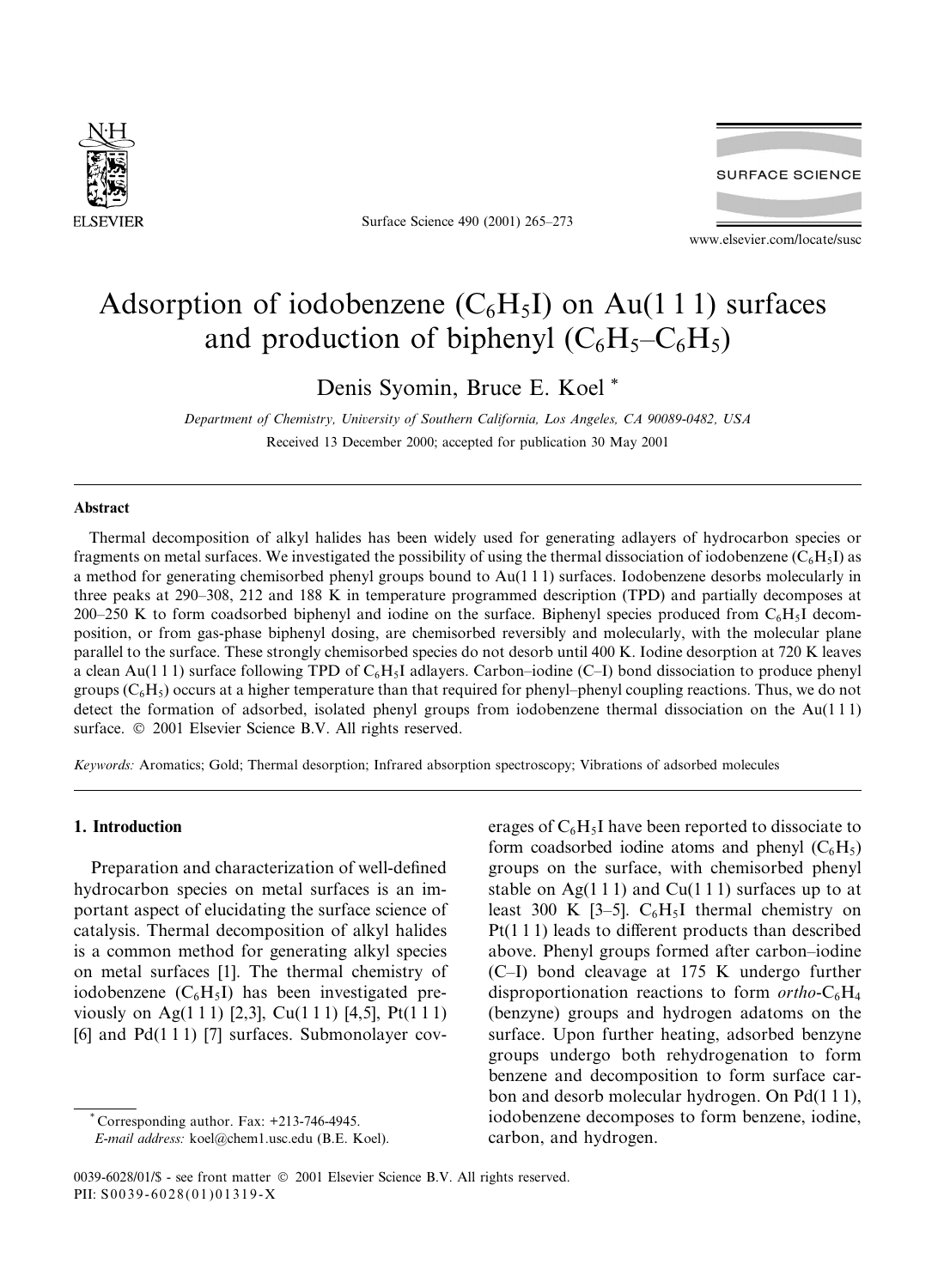Electron-induced dissociation (EID) of symmetrical hydrocarbons is another technique that has been used for such purposes [8-11]. In particular, we demonstrated that EID of benzene adlayers on Au $(111)$  at 90 K can cleanly generate chemisorbed phenyl groups bonded to the surface [12]. Phenyl groups formed in this way stay bound to the surface and undergo no thermal reaction until 165 K. At higher temperatures, phenyl group coupling forms adsorbed biphenyl  $(C_6H_5-C_6H_5)$ which desorbs from the surface near 400 K.

In this paper we report on the thermal chemistry of iodobenzene on the  $Au(111)$  surface. Our purpose was to investigate the possibility of using thermal dissociation of C-I bonds in iodobenzene to cleanly form chemisorbed phenyl groups. Our approach was to compare the temperature programmed description (TPD) and infrared reflection absorption spectroscopy (IRAS) data for surface species, i.e., adsorbed phenyl groups and biphenyl molecules generated both by EID of benzene and iodobenzene thermal decomposition. We find that iodobenzene is largely reversibly adsorbed on the  $Au(111)$  surface, with three molecular desorption peaks at 290–308, 211 and 185 K corresponding to desorption of the iodobenzene monolayer, second layer and multilayer, respectively. Iodobenzene partially decomposes between 200 and 250 K to form iodine and adsorbed biphenyl on the surface, with no appreciable concentration of adsorbed phenyl groups due to rapid C–C coupling reactions.

## 2. Experimental methods

Experiments were performed in a stainless steel UHV chamber equipped for Auger electron spectroscopy (AES), low energy electron diffraction (LEED), TPD and Fourier-transform infrared (FTIR) spectroscopy studies, as described previously [13]. The system had a base pressure of  $6 \times 10^{-10}$  Torr. The Au(111) crystal could be resistively heated to 1000 K and cooled to 87 K by direct contact of the copper block of the sample holder with liquid nitrogen. The  $Au(111)$  surface was cleaned by cycles of  $Ar^+$  ion sputtering (0.5 keV,  $P_{Ar} = 6 \times 10^{-5}$  Torr,  $I_{sample} = 1.5 \mu A$ ) with the sample held at 450–500 K for 8 min and annealing in UHV at 1000 K for 20 min. This procedure resulted in a clean, well-ordered Au(111) surface which showed the  $(\sqrt{3} \times 22)$  reconstruction of the surface [14] in LEED. No surface carbon was detected by AES.

Iodobenzene  $(C_6H_5I)$  (Aldrich, 99+%) was degassed before dosing by several freeze-pump-thaw cycles that were carried out using the gas-handling line on the chamber. Iodobenzene and biphenyl  $(C_{12}H_{10})$  (J.T. Baker, practical purity) were introduced into the UHV chamber through a leak valve connected to a microcapillary-array doser. The gas exposures reported herein are uncorrected for ion gauge sensitivity or doser enhancement of the flux.

TPD measurements were made with the  $Au(111)$  crystal placed in line-of-sight of the mass spectrometer ionizer at a location of 2 mm in front of the entrance aperture (10 mm diameter) of the shield covering the ionizer. A heating rate of 3.3 K/s was used.

IRAS was carried out at a grazing incidence angle of 86° from the surface normal. An Infinity® 60M FTIR spectrometer and a medium-band, liquid-nitrogen cooled, mercury cadmium telluride detector was used for collecting the IR spectra. Spectra were taken typically at a spectrometer resolution of 4  $cm^{-1}$  and by averaging 1000 scans taken over 5 min. All of the spectra reported, even those that were obtained during "warm-up" studies, were taken with a sample temperature of 87–90 K and ratioed against the clean surface spectrum as a background.

## 3. Results and discussion

#### 3.1. Temperature programmed desorption

Iodobenzene, biphenyl and iodine were the only desorbed products detected in TPD after iodobenzene adsorption on the  $Au(111)$  surface. Figs. 1 and 2 present the TPD spectra of iodobenzene (at 204 amu) and biphenyl (at 154 amu) evolving from the  $Au(111)$  surface as a function of iodobenzene exposure. Iodine desorbs from the surface at 720 K as shown in Fig. 3.  $C_6H_5I$  TPD spectra from the Au( $111$ ) surface exhibit three desorption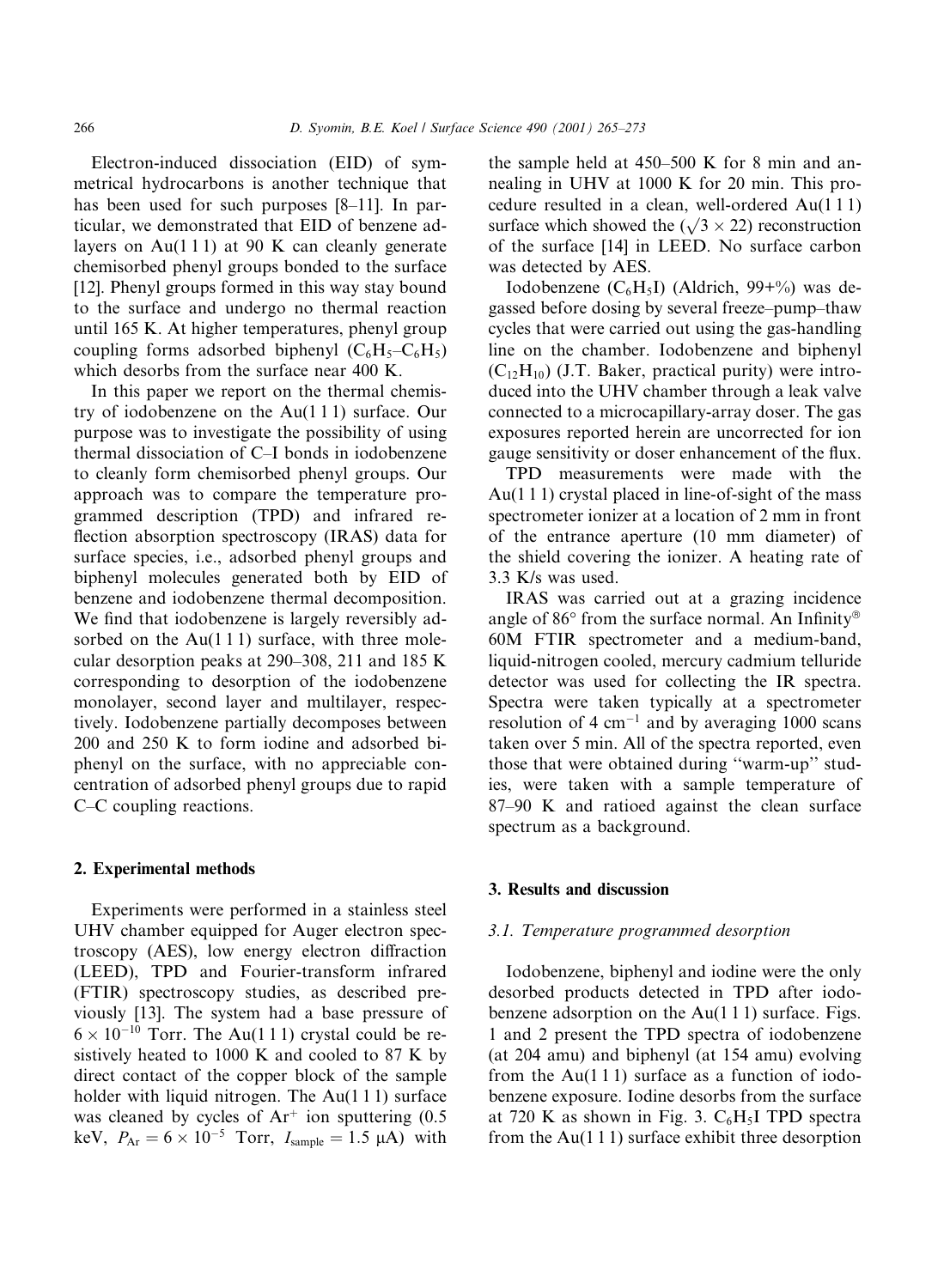

Fig. 1. Iodobenzene ( $C_6H_5I$ ) TPD spectra after  $C_6H_5I$  exposures on Au $(111)$  at 90 K.



Fig. 2. Biphenyl  $(C_6H_5-C_6H_5)$  TPD spectra after  $C_6H_5I$  exposures on Au $(111)$  at 90 K.

peaks. First, at low coverages, a broad desorption peak occurred at 290–308 K. A second peak was then formed at 212 K, followed by a third peak at 188 K.



Fig. 3. I<sub>2</sub> TPD spectra after  $C_6H_5I$  exposures on Au(111) at 90 K.

In related studies, TPD traces after  $C_6H_5I$  adsorption on  $Cu(111)$  at the highest coverages also showed two molecular desorption peaks at 200 and 185 K, which were assigned as second-layer and multilayer desorption, respectively [5]. These states of  $C_6H_5I$  can be compared to the desorption of benzene  $(C_6H_6)$  from the second layer (at 155 K) and multilayer (at  $152$  K) from Cu(111) [15]. No desorption of  $C_6H_5I$  from the monolayer on  $Cu(111)$  occurred because the chemisorbed layer irreversibly dissociated at 175 K to form iodine adatoms and phenyl species bound to the surface. Biphenyl desorption is a reaction-rate limited process on  $Cu(111)$  because desorption occurs at temperatures that are 30–50 K higher than desorption of molecularly adsorbed biphenyl which has been dosed directly.

On the Au( $111$ ) surface, only part of the iodobenzene monolayer dissociates. We assign the  $C_6H_5I$  TPD peak at 308 K to desorption of reversibly adsorbed  $C_6H_5I$  from the monolayer.  $C_6H_5I$  TPD peaks at 212 and 188 K are assigned to second-layer and multilayer desorption, respectively, analogous to that on  $Cu(111)$ . Using Redhead analysis and assuming first-order desorption kinetics with a preexponential factor of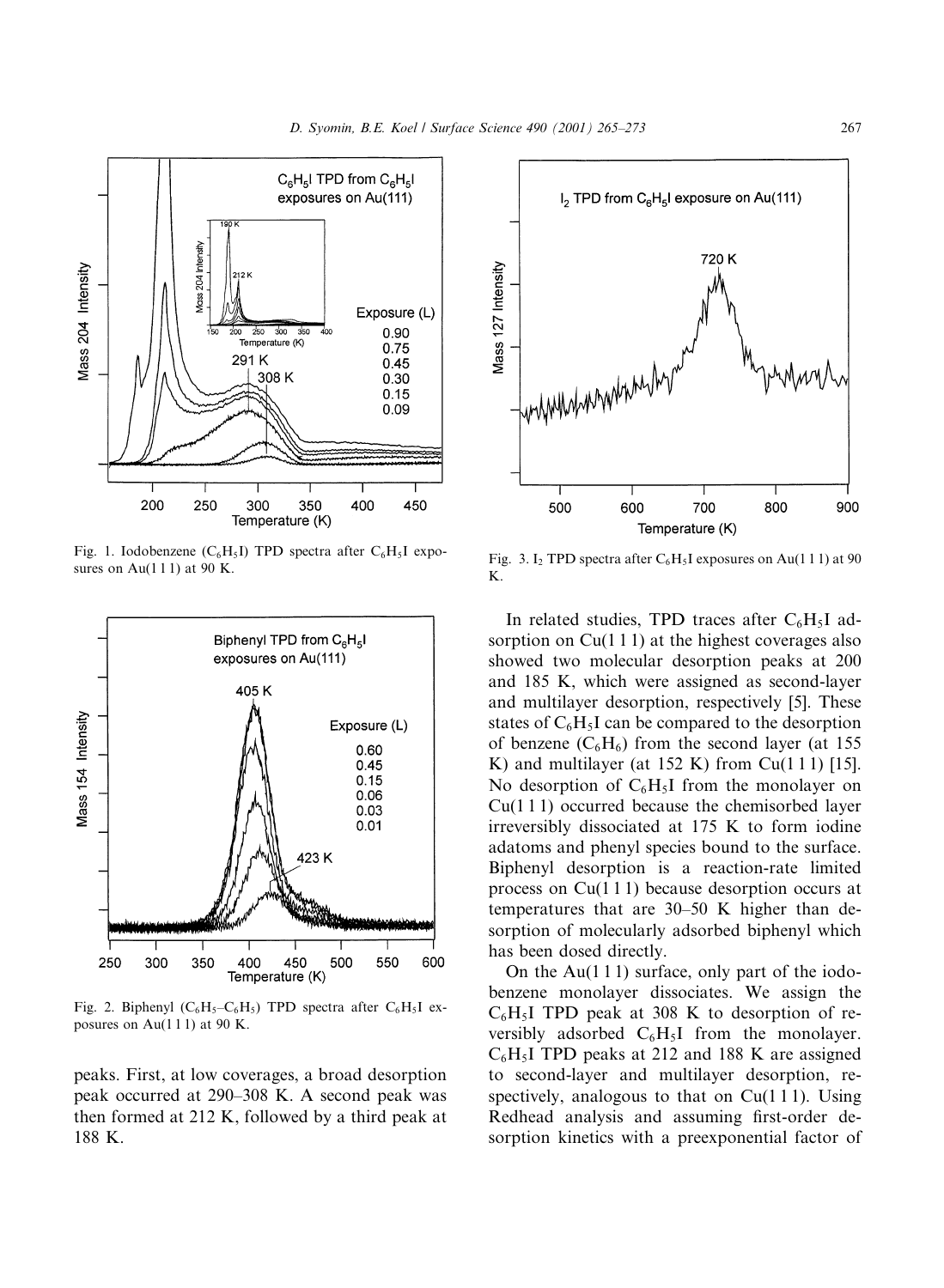$10^{13}$  s<sup>-1</sup>, the C<sub>6</sub>H<sub>5</sub>I desorption activation energy,  $E_d$ , can be estimated to be 19 and 12.9 kcal/mol for the first and second adsorbed layers, respectively. For sublimation from the multilayer, an Arrhenious plot of the desorption trace (making no assumption about the kinetic order) gives  $E_d = 12.5$ kcal/mol. Because we expect no appreciable barrier to  $C_6H_5I$  adsorption, values for  $E_d$  are good estimates of the respective adsorption energies for  $C_6H_5I$  on Au(111) surfaces.

The saturation monolayer coverage,  $\theta^{\text{sat}}$ , of iodobenzene and biphenyl  $(C_6H_5-C_6H_5)$  on Au- $(111)$  at 90 K can be estimated as 0.16 and 0.084 ML, respectively, by assuming a hexagonal closepacked, "flat-lying" adsorption geometry with van der Waals contacts (this orientation will be established below). We define the coverages reported herein relative to  $\theta = 1$  ML for the surface Au atom density of  $1.39 \times 10^{15}$  atoms/cm<sup>2</sup> on  $Au(111)$ .

To probe the influence of surface defects on the  $C_6H_5I$  desorption peak at 305 K, we compared TPD spectra after  $C_6H_5I$  adsorption on wellordered and roughened surfaces, as shown in Fig. 4. Here, the surface was roughened by  $Ar^+$  ion sputtering at 1 keV with the crystal at 300 K, with no subsequent annealing. The large increase in the number of surface defects produced by ion sputtering did not increase the size of the  $C_6H_5I$  desorption peak at 291 K. Instead, this TPD peak almost disappeared and more iodobenzene desorbed near 400 K on the roughened surface. Using Redhead analysis and assuming first-order desorption kinetics with a preexponential factor of  $10^{13}$  s<sup>-1</sup>,  $E_d$  for C<sub>12</sub>H<sub>10</sub> can be estimated to be 25 kcal/mol.

As shown in Fig. 2, the biphenyl yield in TPD increased proportionally to the  $C_6H_5I$  exposure and saturated after a 0.6 L dose. Biphenyl is formed on the surface by C–C coupling of two phenyl groups formed after C-I bond dissociation in adsorbed iodobenzene. The C-I dissociation temperature for  $C_6H_5I$  on Au(111) is expected to be between 200–300 K given that  $C_6H_5I$  dissociates on  $Cu(111)$  at 175 K, because C-I bond dissociation for linear  $C_2-C_4$  alkyl iodides occurs on Cu(111) below 120 K and on Au(111) above 200 K [16].



Fig. 4.  $C_6H_5I$  TPD spectra after  $C_6H_5I$  exposures on roughened (top curve) and annealed, highly ordered (bottom curve) Au $(111)$  surfaces at 90 K.

Biphenyl evolution from the surface in TPD following  $C_6H_5I$  exposures is a desorption-rate limited process. As shown in Fig. 5, biphenyl desorption after biphenyl molecules were dosed on Au(111) occurs at temperatures above 400 K at small coverages, and this is identical to the biphenyl desorption observed after iodobenzene reaction on the surface.

Fig. 6 displays the  $C_6H_5I$  adsorption kinetics as an uptake curve that can be constructed from TPD curves after  $C_6H_5I$  adsorption on Au(111) at 90 K. These uptake curves allow us to estimate the fraction of the  $C_6H_5I$  monolayer that dissociates on the surface. The biphenyl curve in Fig. 6 was adjusted and converted to a  $C_6H_5I$  – equivalent scale by forcing the biphenyl curve at low coverages (where biphenyl is the only product) to have the same slope as the  $C_6H_5I$  curve corresponding to multilayer  $C_6H_5I$  desorption. This procedure assumes (as is usually the case for such molecules  $[17]$ ) that the sticking coefficient S has the same value for adsorption into both the monolayer and multilayer at 90 K. We estimate that  $\sim$ 17% of the chemisorbed C<sub>6</sub>H<sub>5</sub>I monolayer ( $\theta^{\text{sat}}$  (C<sub>6</sub>H<sub>5</sub>I) = 0.16  $ML$ ) dissociates on Au(111) during TPD. This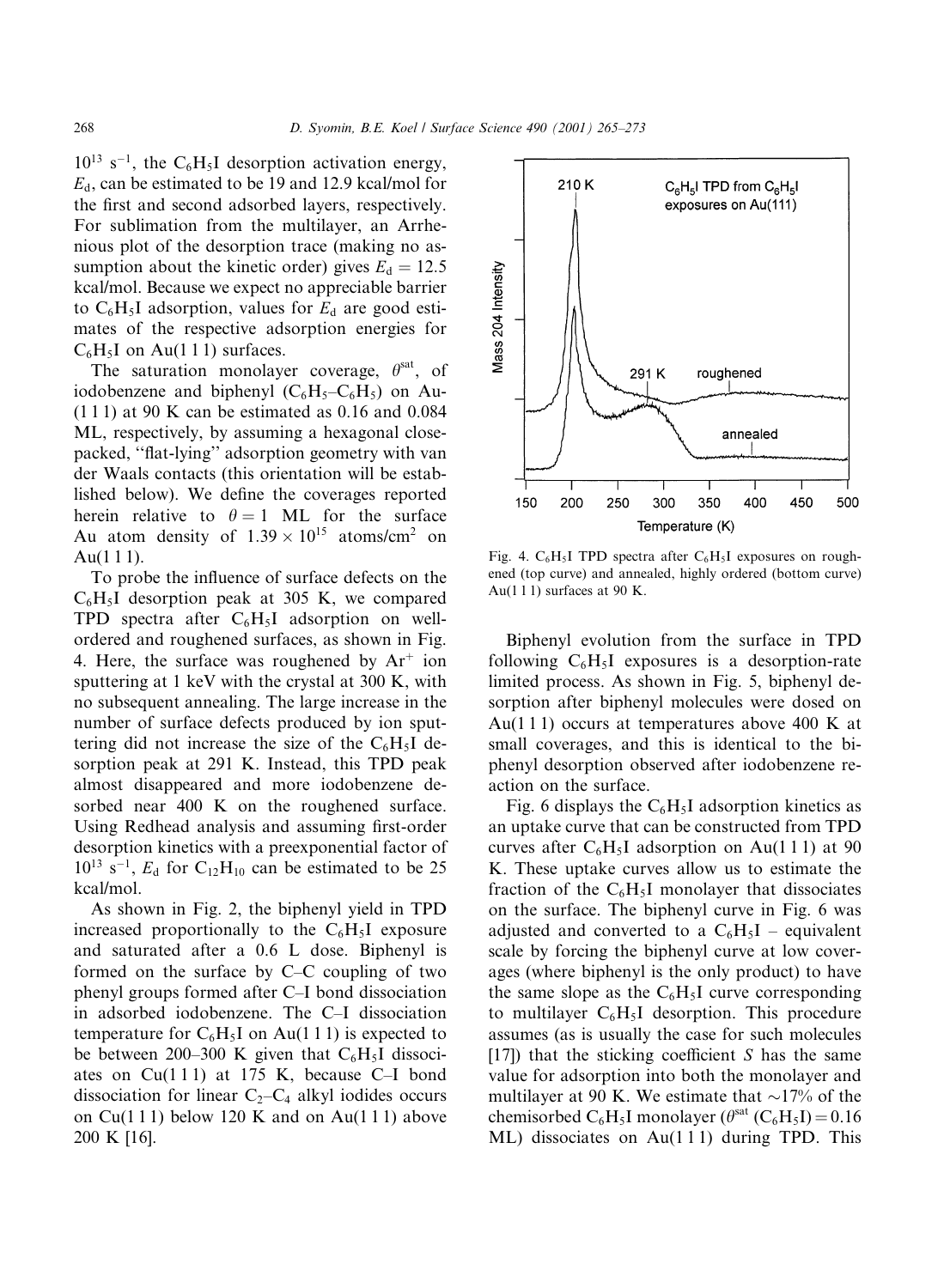

Fig. 5. Biphenyl ( $C_6H_5-C_6H_5$ ) TPD spectra after biphenyl exposures on Au $(111)$  at 90 K.



Fig. 6. Uptake curves of the adsorption kinetics and desorption products following iodobenzene exposures on Au(111) at 90 K. The plot was constructed using  $C_6H_5I$  and  $C_6H_5-C_6H_5$  TPD peak areas. The curve corresponding to total uptake was constructed from the sum of iodobenzene TPD peak areas and twice the biphenyl TPD peak area for each exposure.

corresponds to the formation and desorption of 0.014 ML of  $C_6H_5-C_6H_5$ . An independent estimate of this amount can be made by comparing the biphenyl TPD peak area corresponding to monolayer coverage obtained after biphenyl dosing with the TPD peak area of biphenyl evolved following iodobenzene reaction. We found that this amounted to 24% of  $\theta^{sat}$  (C<sub>6</sub>H<sub>5</sub>-C<sub>6</sub>H<sub>5</sub>) = 0.084 ML), i.e., 0.020 ML, consistent with the value of 0.014 ML found by using the other method.

# 3.2. Infrared reflection adsorption spectroscopy

Fig. 7 illustrates the IRAS spectra of  $C_6H_5I$ adsorbed on Au $(111)$  at 90 K. Only two vibrational bands at 676 and 728  $cm^{-1}$  were observed in the spectra taken at low coverages. Several new



Fig. 7. IRAS spectra following iodobenzene  $(C_6H_5I)$  exposures on Au(111) at 90 K.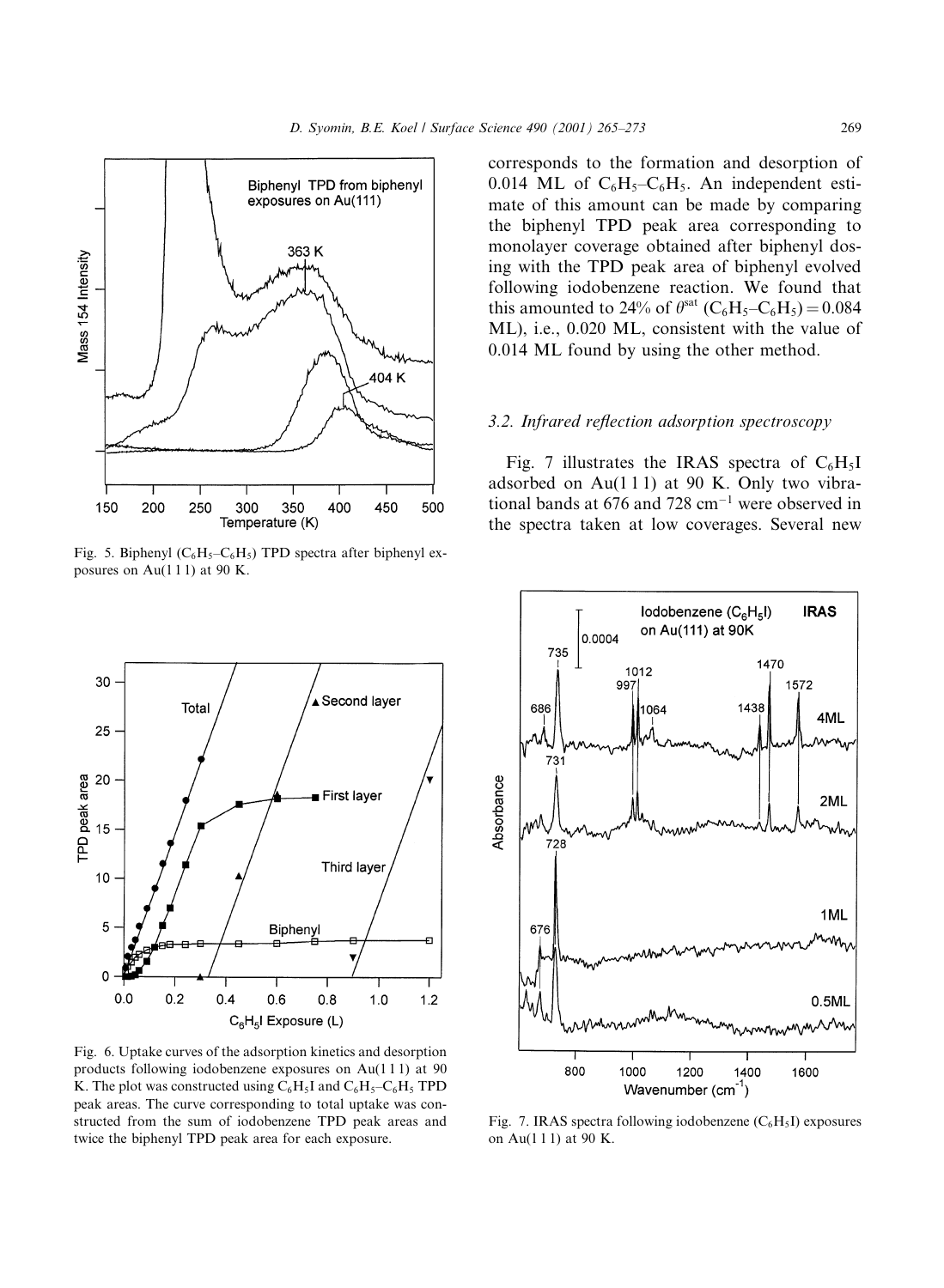| Symmetric representa- | Type of mode   | Liquid [23] | Multilayer             |                          | Monolayer              |                          |
|-----------------------|----------------|-------------|------------------------|--------------------------|------------------------|--------------------------|
| tion in $C_{2v}$      |                |             | Au(111)<br>(this work) | Cu(111) <sup>a</sup> [4] | Au(111)<br>(this work) | Cu(111) <sup>a</sup> [4] |
| a <sub>1</sub>        | vCH            | 3031        | 3052                   | 3050                     |                        | 3030                     |
|                       | vCC            | 1577        | 1572                   | 1575                     |                        |                          |
|                       | vCC            | 1468        | 1470                   | 1475                     |                        |                          |
|                       | $\beta$ CCH    | 1175        |                        | 1175                     |                        |                          |
|                       | $vC-I$         | 1060        | 1064                   |                          |                        |                          |
|                       | $\beta$ CCH    | 1015        | 1012                   |                          |                        |                          |
|                       | Ring breathing | 997         | 997                    | 1005                     |                        |                          |
| a <sub>2</sub>        | $\gamma$ CH    | 835         |                        |                          |                        |                          |
| b <sub>1</sub>        | $\gamma$ CH    | 904         |                        | 905                      |                        |                          |
|                       | $\gamma$ CH    | 729         | 735                    | 720                      | 728                    | 710                      |
|                       | $\chi$ CCC     | 681         | 686                    |                          | 676                    |                          |
| b <sub>2</sub>        | vCC            | 1435        | 1438                   |                          |                        |                          |
|                       | vCC            | 1321        |                        | 1315                     |                        |                          |
|                       | $\beta$ CCH    | 1259        |                        |                          |                        |                          |

Table 1 Assignments of the vibrational spectra of iodobenzene  $(C_6H_5I)$ 

v: stretching;  $\beta$ : in-plane-bend;  $\gamma$ : out-of-plane band;  $\gamma$ : nonplanar twist. <sup>a</sup> HREELS data.



Fig. 8. IRAS "warm-up" spectra for a submonolayer coverage of  $C_6H_5I$  adsorbed on (a) annealed, well-ordered and (b) roughened Au(111) surfaces at 90 K.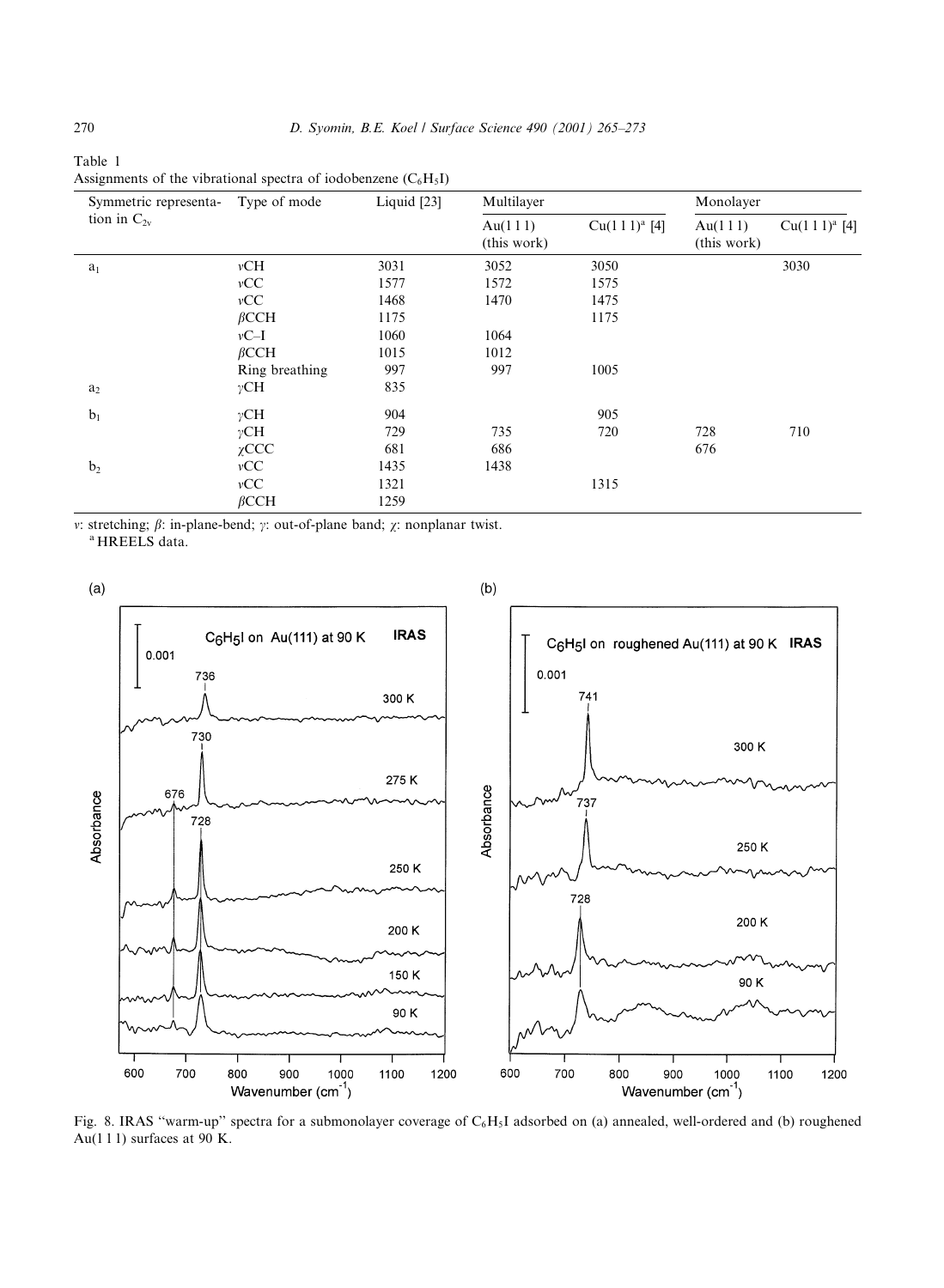bands in the  $1000-1600$  cm<sup>-1</sup> region appeared in the spectra taken at higher coverages. The assignment of the spectra of adsorbed  $C_6H_5I$  was made primarily by utilizing the vibrational assignments of iodobenzene in the liquid phase [23]. as shown in Table 1. The vibrations observed at  $676$  and  $728$  cm<sup>-1</sup> at submonolayer coverage and at 686 and 734  $cm^{-1}$  at higher (multilayer) coverages correspond to non-planar twisting and C-H out-of-plane bending modes. Bands at 997, 1012, 1438, 1470 and 1572 cm<sup>-1</sup> correspond to C-C-H in-plane bending and stretching modes.

The absence of peaks from in-plane vibrational modes in the IR spectra at submonolayer coverages and high relative intensities of these peaks at multilayer coverages can be explained by different orientations of iodobenzene molecules at different coverages. According to the surface-dipole selection rule [18], molecular vibrations with in-plane dynamic dipoles are screened by the surface for "flat-lying" molecular orientations that have the  $\pi$ -ring parallel to the surface. Such an orientation is common for benzene adsorbed at submonolayer coverages on metal surfaces [15,19–21]. Based on Fig. 7,  $C_6H_5I$  molecules also adsorb on Au(111) in an orientation with their  $\pi$ -rings parallel to the surface plane at submonolayer and monolayer coverages. This is in contrast to behavior on the  $Cu(111)$  surface where it was concluded that  $C_6H_5I$  and  $C_6H_5Cl$  adsorb with the ring-plane tilted away from the surface plane by  $45 \pm 5^{\circ}$  at submonolayer coverages [22]. Only at coverages exceeding one monolayer i.e., in multilayer films, are some  $C_6H_5I$  molecules oriented on Au(111) with the molecular plane tilted with respect to the surface plane.

"Warm-up" studies using IRAS were conducted at submonolayer coverages in order to determine the temperature at which C-I bond scission occurs in the iodobenzene adlayer on  $Au(111)$ . Defects on the Au(1 1 1) surface significantly enhanced C-I bond dissociation, and so we conducted one set of these warm-up experiments using well-annealed  $Au(111)$  surfaces and another set using highly defective  $Au(111)$  surfaces which were not annealed after  $Ar^+$  ion sputtering. In these experiments, as shown in Fig.  $8(a)$  and (b), the sample temperature was raised sequentially from 90 to 300

K, and then the sample was recooled to 90 K to collect the IR spectra. In both figures, for spectra at 90 K, there is a peak at 728 cm<sup>-1</sup> corresponding to the C-H out-of-plane bending mode in adsorbed  $C_6H_5I$  molecules. On the other hand, for spectra at 300 K, there is a peak at 736 and 741  $cm^{-1}$  for annealed and roughened surfaces, respectively. This shift is an indicator of the formation of biphenyl  $(C_6H_5-C_6H_5)$ . This identification of adsorbed biphenyl molecules comes from IRAS spectra, shown in Fig. 9, of molecularly adsorbed biphenyl on Au $(111)$  at 90 K after dosing biphenyl molecules from the gas phase. The IRAS spectra for submonolayer coverages are almost



Fig. 9. Comparison of the IRAS spectra of adsorbed biphenyl  $(C_6H_5-C_6H_5)$  on Au(1 1 1) at 90 K produced in several ways: (a) dosing biphenyl to form a multilayer, (b) dosing biphenyl to submonolayer coverage, (c) adsorption and dissociation of a submonolayer coverage of  $C_6H_5I$  on an annealed, well-ordered surface heated to 300 K, and (d) adsorption and dissociation of a submonolayer coverage of  $C_6H_5I$  on a roughened surface heated to 300 K.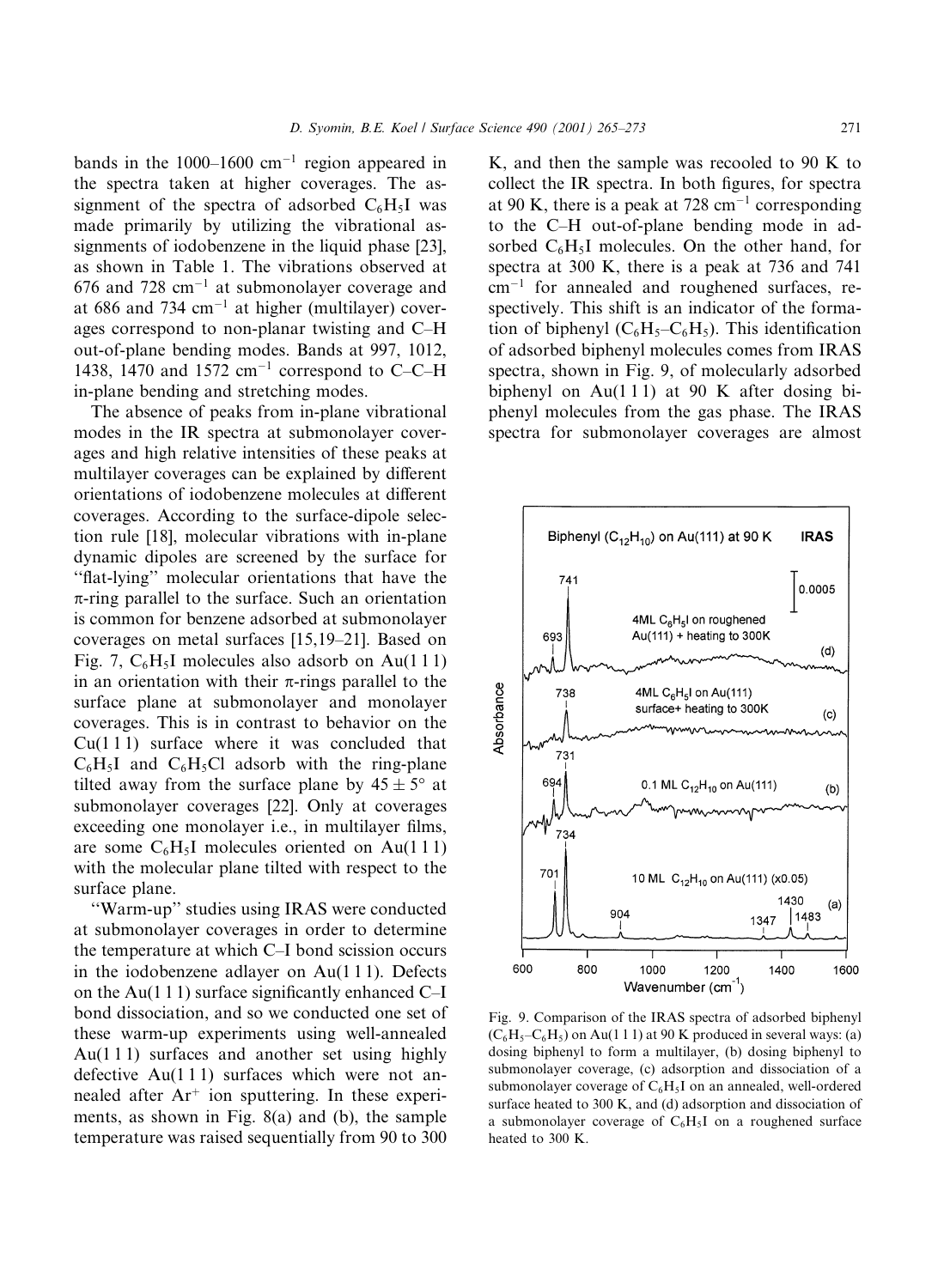| Table 2 |  |                                                        |
|---------|--|--------------------------------------------------------|
|         |  | Vibrational assignments for biphenyl $(C_6H_5-C_6H_5)$ |

| Symmetric                       | Type of mode             | $C_{12}H_{10}$<br>Melt [23] | Multilayer             |                               | Monolayer              |                               | Submonolayer                        |                                     |
|---------------------------------|--------------------------|-----------------------------|------------------------|-------------------------------|------------------------|-------------------------------|-------------------------------------|-------------------------------------|
| representa-<br>tion in $D_{2h}$ |                          |                             | Au(111)<br>(this work) | Cu(111) <sup>a</sup><br>$[4]$ | Au(111)<br>(this work) | Cu(111) <sup>a</sup><br>$[4]$ | Au(111)<br>(this work) <sup>b</sup> | Au(111)<br>(this work) <sup>c</sup> |
| $b_{1u}$                        | $\gamma$ CH              | 974                         |                        |                               |                        |                               |                                     |                                     |
|                                 | $\gamma$ CH              | 904                         | 904                    |                               |                        |                               |                                     |                                     |
|                                 | $\gamma$ CH, $\gamma$ CC | 724                         | 734                    | 735                           | 731                    | 720                           | 741                                 | 738                                 |
|                                 | $\gamma$ CH, $\gamma$ CC | 688                         | 701                    |                               | 694                    |                               | 693                                 |                                     |
|                                 | $\gamma$ CH, $\chi$ CC   | 430                         |                        |                               |                        | 430                           |                                     |                                     |
| $b_{2u}$                        | vCH                      | 3096                        |                        | 3095                          |                        |                               |                                     |                                     |
|                                 | vCH                      | 3047                        | 3034                   |                               |                        |                               |                                     |                                     |
|                                 | $\nu$ CH, $\beta$ CCH    | 1580                        | 1571                   | 1625                          |                        |                               |                                     |                                     |
|                                 | $\beta$ CCH              | 1440                        | 1430                   |                               |                        |                               |                                     |                                     |
|                                 | $\beta$ CCH              | 1326                        | 1347                   | 1320                          |                        |                               |                                     |                                     |
|                                 | $\beta$ CCH              | 1280                        |                        |                               |                        |                               |                                     |                                     |
|                                 | $\beta$ CCH              | 1170                        | 1172                   |                               |                        |                               |                                     |                                     |
|                                 | $\beta$ CCC              | 1080                        | 1078                   |                               |                        |                               |                                     |                                     |
| $b_{3u}$                        | vCH                      | 3069                        | 3059                   |                               |                        |                               |                                     |                                     |
|                                 | vCH                      | 3010                        |                        |                               |                        |                               |                                     |                                     |
|                                 | $\nu$ CH, $\beta$ CCH    | 1600                        |                        |                               |                        |                               |                                     |                                     |
|                                 | $\beta$ CCH              | 1492                        | 1483                   | 1500                          |                        |                               |                                     |                                     |
|                                 | $\beta$ CCH              | 1190                        |                        | 1195                          |                        |                               |                                     |                                     |
|                                 | $\nu CC, \beta CCH$      | 1050                        | 1044                   |                               |                        |                               |                                     |                                     |
|                                 | $\gamma$ CCC             | 1016                        |                        |                               |                        |                               |                                     |                                     |
|                                 | $\nu CC, \gamma CCH$     | 990                         |                        | 980                           |                        |                               |                                     |                                     |

v: stretch;  $\beta$ : in-plane-bend;  $\gamma$ : out-of-plane bend;  $\chi$ : nonplanar twisting.

<sup>a</sup> HREELS data.

 $<sup>b</sup>$  Submonolayer of biphenyl formed after iodobenzene adsorption on rough Au(111) surface and heating to 300 K.</sup>

<sup>c</sup> Submonolayer of biphenyl formed after iodobenzene adsorption on Au(111) surface and heating to 300 K.

identical to those of the surface species formed after iodobenzene reactions induced by heating to 300 K. This comparison is summarized in Table 2. Identification of adsorbed biphenyl products from  $C_6H_5I$  decomposition is easier in the IRAS spectra from a roughened surface because more biphenyl is formed on the more reactive, roughened surfaces.

Iodobenzene decomposition occurs at 200–250 K on a roughened surface and 250–300 K on highquality, well-ordered  $Au(111)$  surfaces. This is consistent with observations that  $C_6H_5I$  dissociates on  $Cu(111)$  at 175 K and linear alkyl iodides dissociate at  $\sim 80$  K higher temperatures on Au(111) than on Cu(111). Also, we showed in EID studies that adsorbed phenyl groups on Au(111) are stable only up to 165 K [12]. Phenyl groups undergo coupling to form biphenyl at higher substrate temperatures. Phenyl coupling reactions occur at lower temperatures than C-I bond dissociation in adsorbed  $C_6H_5I$  on Au(111). This explains why no phenyl groups were isolated as stable "intermediates" bonded to the surface in "warm-up" studies using IRAS to detect nascent phenyl group formation. Biphenyl is formed immediately on the surface as soon as C-I bond dissociation takes place, and so  $C_6H_5I$  cannot be used as a convenient precursor to produce phenyl groups on  $Au(111)$  by thermal processing in UHV.

Regarding possible mechanisms of biphenyl formation, we first refer to previous studies of iodobenzene dissociation Cu(111) in which Xi and Bent distinguished two mechanisms for biphenyl formation [5]. They found that iodobenzene molecules at low coverage dissociate at 175 K, forming adsorbed phenyl groups that couple at high temperatures of 300–400 K. At higher iodo